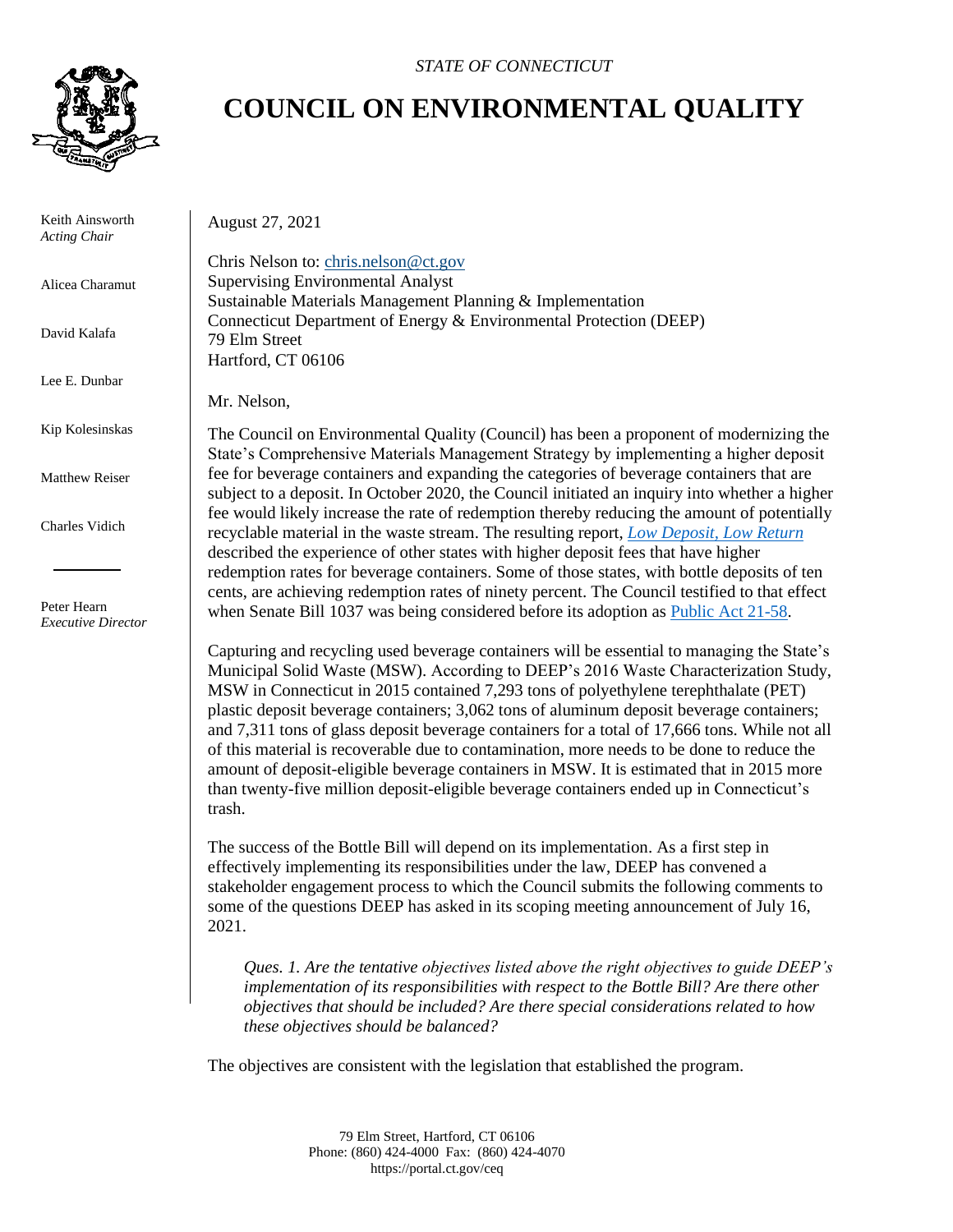*Ques. 2. How should DEEP apply the criteria in Section 9(a) in approving an application from a beverage stewardship organization for approval? Are there particular substantive or procedural criteria that DEEP should require or encourage applicants to meet*?

The applicants track record of performance in prior (preferably similar) activities can be an excellent gauge of future performance. In this case, where the organization making the application could be a newly-formed  $501(c)(3)$ , its track record or the track record of its constituent organizations and individuals could be the most reliable gauge of its dependability for advancing the goals of the statute.

*Ques. 3. What guiding principles should govern the formation of a stewardship organization?*

These are laid out in Section 9(a) of Public Act 21-58.

*Ques. 4. Given the need to approve a stewardship organization in advance of the July 1, 2022 deadline for submission of a stewardship plan, should DEEP set a specific deadline for submission of an application?*

Without a specific deadline for applications, there could be insufficient time to consider any proposal and to ask follow-up questions, if necessary. The Council does not envision competing applicants for a State beverage container stewardship organization. However, if there is a competition for that designation, an application submittal deadline would be the fairest to all applicants.

*Ques. 5. Section 9(c)(1)-(9) spells out many specific requirements that must be included in a stewardship plan in order to be approved by the DEEP Commissioner. Should DEEP clarify any of these requirements, or require specific demonstration of these elements, in the Request for Submissions? For example, should DEEP specify a timeline for achieving and exceeding the eighty per cent annual redemption rate, pursuant to Section 9(c)(1), in the Request for Submissions?*

Achieving the 80 percent goal is extremely important to the success of the program. Consequently, timebased goals will be essential to assess the program and implement modifications if needed.

*Ques. 6. What performance criteria should a stewardship organization need to include in its submitted plan? Are there any penalties, oversight, and accountability metrics that should be applied to a stewardship organization?*

Failure to accomplish the goals specified by statute and in the "Request for Submission" would be unacceptable. Incentives or sanctions should be built into the process to prevent such an outcome.

*Ques. 7. What additional parameters or requirements should the DEEP Commissioner specify, pursuant to Section 9(c)(10), to include in an approvable Stewardship Plan?*

See the answer to question 8, below.

*Ques. 8. How should DEEP go about ensuring that members of the independent redemption centers community, municipal resource recovery facilities, municipal leaders, wine and spirits distributors, and reverse vending machine operators, and/or any others not specified in Section 9(c) are able to provide input on the Stewardship Plan?*

Input from multiple stakeholders is a statutory requirement that will be needed in setting up the system and monitoring its success. The mechanisms by which a stewardship organization will solicit and respond to input from stakeholders should be explicit in the stewardship organization's application for that designation.

The Council has no comments at this time on Questions 9, 10, and 11(below).